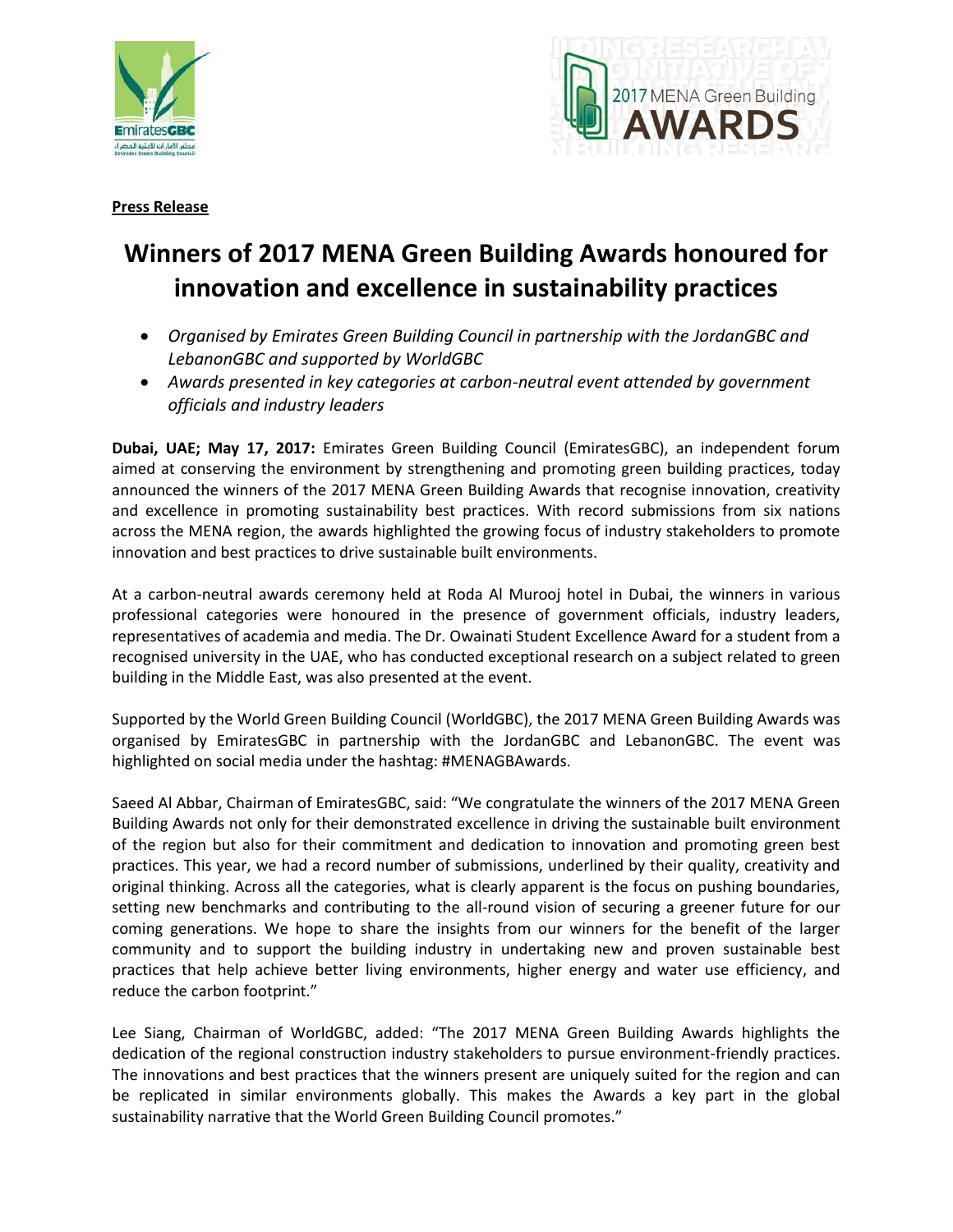



The winners of the MENA Green Building Awards 2017 are:

- **Green Building of the Year:** 
	- 1. **Green Hotel**: Hilton Garden Inn, Mall of the Emirates (Majid Al Futtaim)
	- 2. **Green Commercial Building**: Cleveland Clinic Abu Dhabi; shortlisted My City Centre Al Barsha (submitted by Majid Al Futtaim) and ADNOC New Corporate HQ (submitted by HOK)
	- 3. **Green School**: University of Dubai, submitted by Kier Dubai LLC; shortlisted The Arcadia Preparatory School, submitted by Godwin Austen Johnson
	- 4. **Green Residential Building**: The Sustainable Autonomous House, submitted by Mohammed bin Rashid Space Centre; shortlisted - Al Zahia Residential – Phase 2, submitted by Majid Al Futtaim and NAGEEB (National Action for Green Energy Efficient Building) Programme, submitted by The Green Pact
- **Sustainable Design of the Year:** Neighbourhood One Residences Phase 1, submitted by Multiplex and Woods Bagot; shortlisted - New Ducab Headquarters, submitted by Ramboll and Royal Herbs El Bahariya Farm Headquarters, submitted by ECOnsult
- **Facility Management Organisation of the Year:** Emaar & CBFA JV Partnering Innovation, submitted by EMAAR/CBFA JV; shortlisted – Adeeb Group and Mayar Facilities Management LLC
- **Contractor of the Year:** Consolidated Contractors Company (CCC); shortlisted ALEC and Multiplex Constructions LLC
- **Developer of the Year:** Majid Al Futtaim; shortlisted **–** Diamond Developers
- **Green Building Material/Product:** 
	- 1. **Energy Management:** Daikin inverter R32 Split, submitted by Daikin Middle East and Africa; shortlisted - Daikin VRV IV, submitted by Daikin Middle East and Africa, and MasterSeal AWB Air and Water Barriers (formerly Enershield), BASF Construction Chemicals UAE LLC
	- 2. **Indoor Air Quality:** Edmonds Eco Power Hybrid Ventilator, Synergy United
	- 3. **Conventional Construction Materials:** Recycled Crushed Aggregates, submitted by Al Dhafra Recycling Industries in partnership with TADWEER - Centre of Waste Management Abu Dhabi
- **Green Building Research Award:** Third Working Spaces as Means to Improve Comfort in Office Buildings in the UAE, submitted by Consulting Engineering Office; shortlisted - Long Term Performance Testing of High Solar Reflective Index (SRI) Materials in Gulf Environmental Conditions, submitted by RAK Research & Innovation Center, American University of Ras Al Khaimah and The Real Value of Improving U-values, submitted by Kingspan Insulation LLC
- **Retrofit Project of the Year:** The Fairmont Palm Hotel & Resort Guaranteed Savings Energy Performance Contract, submitted by Taka Solutions; shortlisted - Liberty Automobiles Retrofit Project, submitted by Liberty Investment Co. LLC; and Siemens Demand Flow™ Solution for American Hospital Energy Optimisation, submitted by Siemens LLC
- **Best Operations & Maintenance (Existing Buildings):** Emaar & CBFA jv Operational & Sustainability Practices at The Dubai Mall, submitted by Emaar & CBFA jv; shortlisted - Operation and Maintenance of entertainment attractions in the UAE, submitted by Emaar Entertainment; and City Centre Mirdif, submitted by Majid Al Futtaim

Additionally, the 2017 Dr. Owainati Student Excellence Award and cash prize was presented to Enas Alkhateeb, Faculty of Engineering and IT, British University in Dubai, UAE for 'Potentials of Retrofitting the Federal Buildings in the UAE to Net Zero Electricity Cost Buildings.'